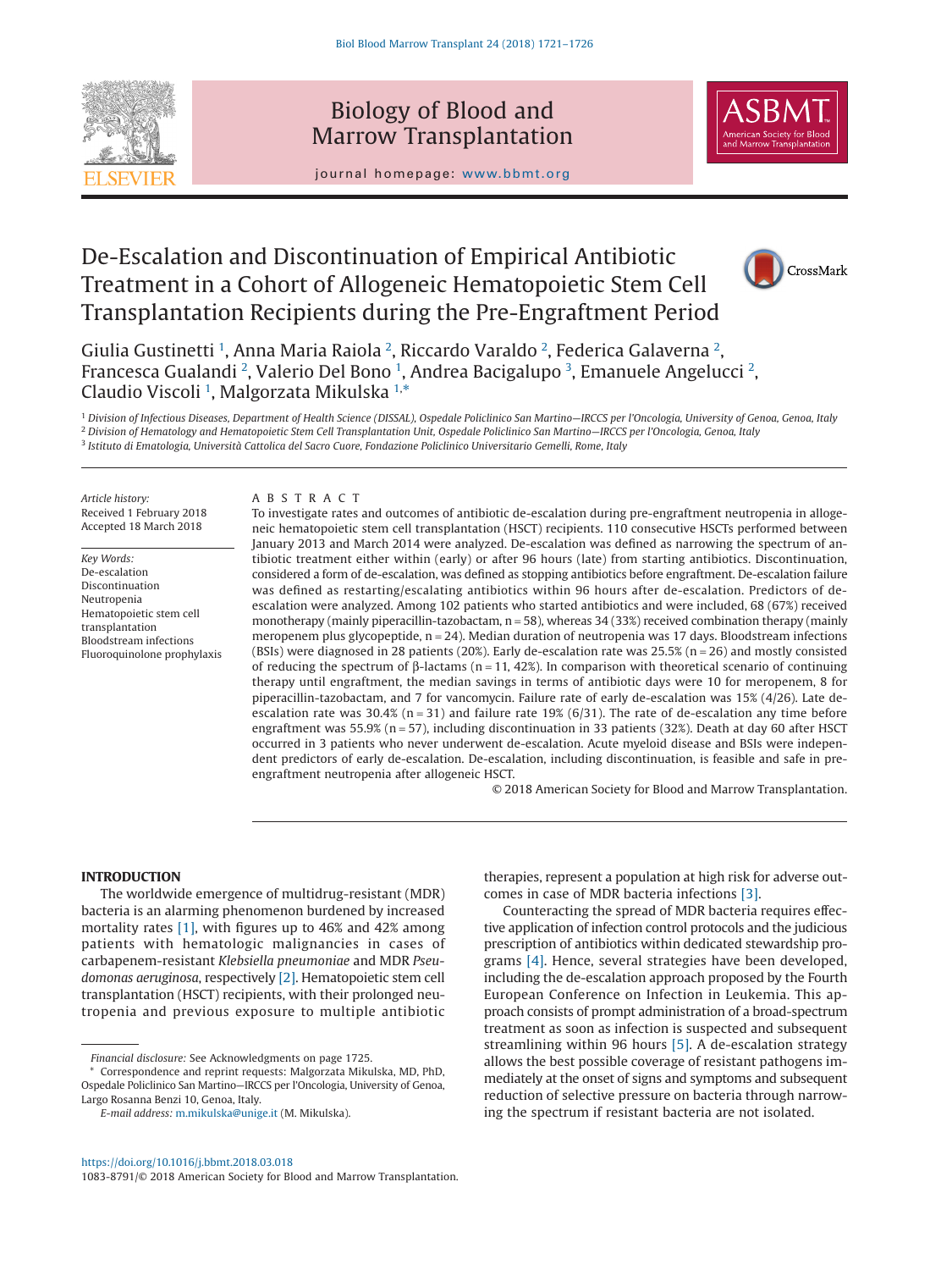Data regarding the rates and outcomes of de-escalation strategy are mostly provided by observational studies, and only 4 randomized clinical trials have been conducted to date [\[6-9\].](#page-5-2) Almost all studies have been performed in intensive care units (ICUs), and definitions and timing of de-escalation varied significantly  $[10]$ . In addition, only few studies and 1 recent randomized trial have focused on neutropenic cancer patients [\[9,11-14\],](#page-5-4) but very limited data are currently available on the pre-engraftment period in HSCT. The safety of discontinuation of empirical treatment before the resolution of neutropenia has also been a source of debate [\[15,16\].](#page-5-5) The purpose of this study was to report the rates and outcomes of de-escalation (including discontinuation) during the pre-engraftment phase of allogeneic HSCT in patients with fever or infection and neutropenia.

#### **METHODS** *Patients*

A retrospective observational study based on a prospective database was conducted at the Hematology Division of Ospedale Policlinico San Martino (Genoa, Italy). All patients receiving allogeneic HSCT between January 2013 and March 2014 were included.

#### *Transplant Procedures*

Donor choice, conditioning regimen, and graft-versus-host disease prophylaxis were performed according to local standard procedures [\[17,18\].](#page-5-6) Unmanipulated bone marrow was used as a stem cell source for related donors. In case of haploidentical donors, graft-versus-host disease prophylaxis consisted of cyclophosphamide 50 mg/kg on days +3 and +5, cyclosporine A until day  $+180$ , and mycophenolate mofetil from days  $+1$  to  $+28$  [\[19,20\].](#page-5-7)

All patients received levofloxacin prophylaxis from the onset of conditioning until engraftment. Based on local epidemiology [\[21\],](#page-5-8) first-line antibiotic treatment during neutropenia was piperacillin-tazobactam, whereas patients with severe clinical presentation or colonization and previous infection due to extended-spectrum β-lactamase–producing bacteria received meropenem. Methicillin-resistant *Staphylococcus aureus* (MRSA) coverage was added according to international guidelines [\[5,22\].](#page-5-1)

#### *Definitions*

Neutropenia was defined as a granulocyte count  $<$  500 cells/mm<sup>3</sup> and the engraftment date as the first of 3 consecutive days with neutrophils above 500 cell/mm<sup>3</sup> [\[3\].](#page-4-2) In case of nonengraftment, the follow-up was considered until day +60 after transplant or the day of second transplant, whichever occurred first.

Since 2012, a de-escalation strategy has been introduced in our center as a part of antimicrobial stewardship, with particular emphasis on preventing the selection of carbapenem-resistant strains [\[23\].](#page-5-9) De-escalation of empiric antibiotic treatment was defined as switching to a narrower spectrum β-lactam or stopping any antibiotic. Discontinuation, defined as stopping empirical therapy and resuming fluoroquinolone (FQ) prophylaxis at any time before the engraftment, was considered a form of de-escalation. Failure of de-escalation (including discontinuation) was defined as escalating/ restarting antibiotic therapy, having a BSI, or fever recurrence within 96 hours from de-escalation/discontinuation.

#### *Endpoints*

The primary endpoint was the rate of early de-escalation, within 96 hours from the onset of the first antibiotic treatment, in agreement with recommendations [\[5\].](#page-5-1) Secondary endpoints were the rates of late de-escalation (after 96 hours of the antibiotic treatment), de-escalation occurring any time before engraftment, the number of days of antibiotic therapy saved by deescalation, and outcomes (failure and survival at day +60).

Because traditionally empirical antibiotic therapy is stopped on the day of neutropenia resolution, the benefit in terms of saving days of antibiotic exposure through de-escalation was evaluated. Briefly, it was calculated by counting the number of days from the day of de-escalation to the day of the resolution of neutropenia, which in the theoretical scenario of continuing empirical therapy unmodified until engraftment would be the additional length of antibiotic administration. Factors associated with de-escalation were also investigated.

## *Statistical Analyses*

The differences between the groups (de-escalation yes versus no) were assessed by means of the chi-square test or Fisher's exact test when appropriate for categorical variables and with Mann-Whitney test for continuous variables. Continuous variables were reported as median values with range. A backward multivariate logistic regression analysis included all variables associated in the univariate analysis with a  $P < 0.2$ . The analyses were performed using SPSS version 21.0 (IBM Corp., Armonk, NY), and *P* ≤ .05 was considered statistically significant.

## **RESULTS**

## *Patients and Infections*

Overall, 110 consecutive HSCT recipients received transplant during the study period, and their characteristics are reported in Table 1. Acute myeloid diseases (acute myelogenous leukemia or myelodysplastic syndrome) were the most frequent underlying disease ( $n = 52, 47\%$ ), whereas the most frequent donor was haploidentical ( $n = 76$ , 69%). The median length of neutropenia was 17 days in those who engrafted (range, 10 to 29); 6 patients did not reach engraftment (6%), and 3 of them received a second HSCT. The overall survival rate at day 60 post-HSCT was 97%.

Among 110 patients transplanted during the observation period, 8 patients (7%) did not receive antibiotic treatment and were not included in the study. The remaining 102 patients started antibiotic treatment because of fever  $(n = 100,$ 98%) or skin lesions suggesting bacterial infections ( $n = 2, 2\%$ ).

The first episode of suspected or documented infection was treated with monotherapy in 68 patients (67%), divided

#### **Table 1**

| Population Characteristics of 102 Patients Included in the Analyses |  |
|---------------------------------------------------------------------|--|
|---------------------------------------------------------------------|--|

| Baseline variables                             | No. of Patients (%) |
|------------------------------------------------|---------------------|
| Gender                                         |                     |
| Male                                           | 61(59.8)            |
| Female                                         | 41(40.2)            |
| Median age, yr (range)                         | 48 (18-69)          |
| Underlying disease                             |                     |
| Acute myeloid leukemia                         | 52(47)              |
| Acute lymphoproliferative                      | 25(23)              |
| Chronic lymphoproliferative                    | 18(16)              |
| Chronic myeloproliferative                     | 14(13)              |
| Aplastic anemia                                | 1(1)                |
| Status of the underlying disease at transplant |                     |
| In remission                                   | 72 (65.5)           |
| Active                                         | 38 (34.5)           |
| Year of HSCT                                   |                     |
| 2013                                           | 91(82.7)            |
| 2014                                           | 19 (17.3)           |
| Donor type                                     |                     |
| Matched related                                | 21(19)              |
| MUD/MMR                                        | 13(12)              |
| Haploidentical*                                | 76 (69)             |
| Conditioning                                   |                     |
| Myeloablative                                  | 59 (54)             |
| Reduced intensity                              | 51(46)              |
| Outcome variables                              |                     |
| Febrile episodes                               |                     |
| None                                           | 10(9)               |
| 1                                              | 59 (54)             |
| $\overline{2}$                                 | 29(26)              |
| >3                                             | 12(11)              |
| <b>BSIs</b>                                    |                     |
| None                                           | 82 (74.5%)          |
| 1†                                             | 20 (18.2%)          |
| $> 2^{\ddagger}$                               | 8(7.3%)             |

<span id="page-1-0"></span>MUD indicates matched unrelated donor; MMR, mismatched related.

In case of haploidentical donor, prophylaxis of graft-versus-host disease included of 2 doses of post-transplant cyclophosphamide.

<span id="page-1-1"></span>† Causative pathogens: *E. coli* in 8, methicillin-resistant *Staphylococcus epidermidis* (MRSE) in 5, *S. aureus* and *Streptococcus mitis* in 2 each, *Pseudomonas* spp., and *Enterococcus faecium* and *Enterobacter cloacae* in 1 each.

<span id="page-1-2"></span>‡ Causative pathogens: 2 episodes due to *E. coli;* 2 episodes due to *E. faecium*, *E. coli* and MRSE, *E. coli* and *E. faecium*, MRSE and *E. faecium*, *Pseudomonas aeruginosa and E. faecium*, *P. aeruginosa and S. viridans, E. coli* and MRSE, and *Candida.*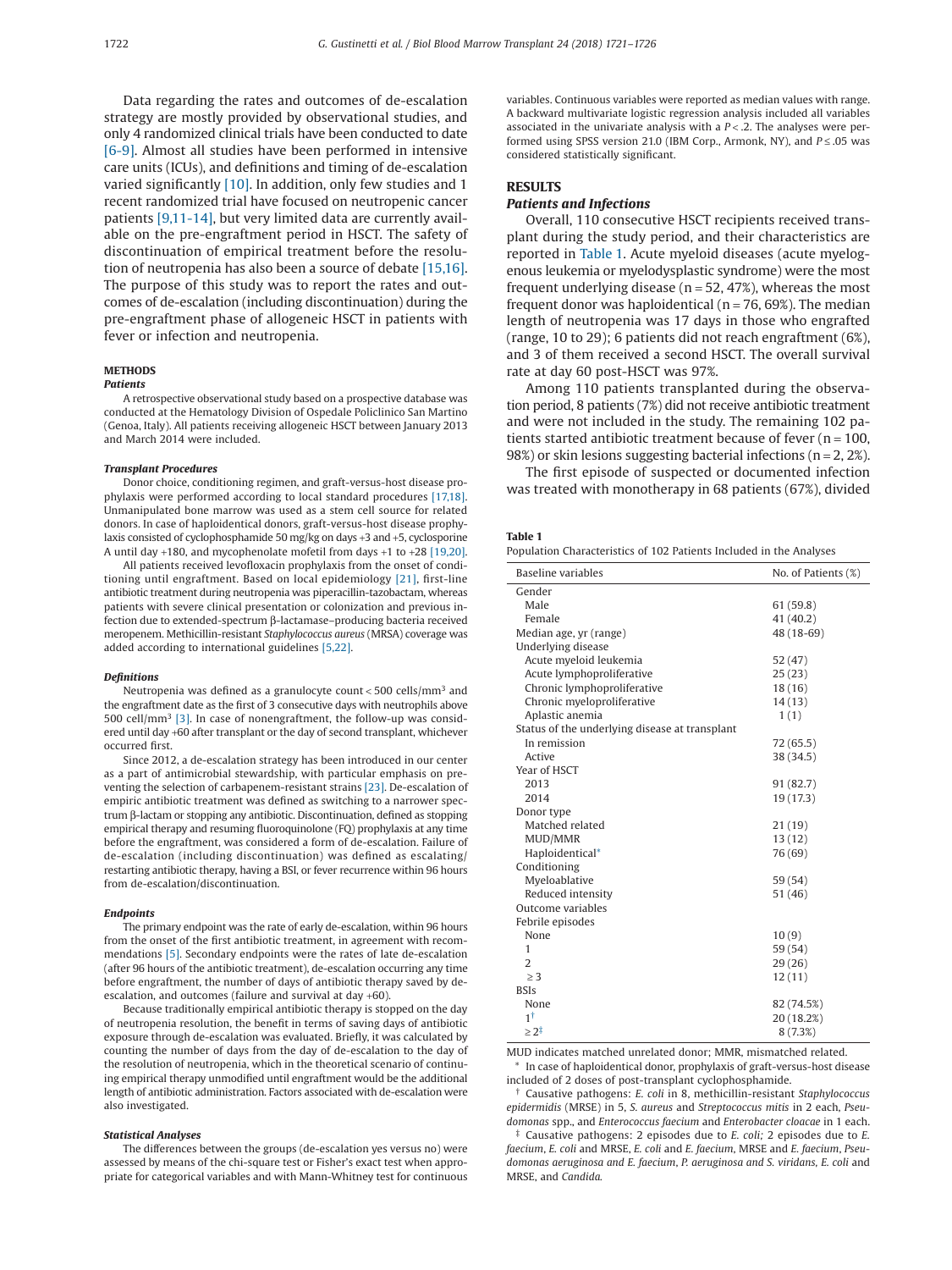as follows: piperacillin-tazobactam ( $n = 58$ , 57%), meropenem  $(n = 5, 5\%)$ , ceftazidime  $(n = 2, 2\%)$ , and vancomycin for documented gram-positive infection ( $n = 3, 3\%$ ). Drug combinations were prescribed as first-line treatment in 34 patients (33%) and included meropenem plus MRSA coverage ( $n = 24, 23\%$ ), piperacillin-tazobactam plus MRSA coverage ( $n = 9, 9\%$ ), and meropenem plus daptomycin and amikacin  $(n = 1, 1\%)$ .

BSIs occurred in 28 patients (27%), and 8 patients (8%) had more than 1 episode. Among 37 isolated pathogens, the most frequent were *Escherichia coli* (n = 12, 32%), staphylococci  $(n = 11, 30\%)$ , and enterococci  $(n = 6, 16\%).$ 

#### *Early De-Escalation*

Early de-escalation rate was  $25.5\%$  (n = 26) and consisted of reducing the spectrum of gram-negative coverage in 11 patients (42%), discontinuing MRSA coverage in 6 patients (23%), both reducing the spectrum of gram-negative coverage and discontinuing MRSA coverage in 6 patients (23%), discontinuing piperacillin-tazobactam and resuming FQ prophylaxis in 2 patients (8%), and discontinuing aminoglycoside in 1 patient (4%). Later, 8 patients in the early de-escalation group discontinued the empirical therapy to FQ prophylaxis. The changes in antibiotic therapy and the main outcomes in different groups are outlined in Figure 1.

The failure of early de-escalation occurred in 4 patients (15.4%, 4/26), being in fever recurrence in 1, bartholinitis in

1, BSI due to a coagulase-negative staphylococcus in 1, and BSI due to extended-spectrum β-lactamase–producing *E. coli* in 1. These BSIs were not recurrences of previous infections. All failures were successfully treated with escalation of antibiotic therapy. No deaths were recorded in the early de-escalation group. Of note, the occurrence of a second episode of fever or infection any time before engraftment was similar (30.7% [8/26] versus 31.2% [23/76]) in those who did and did not undergo early de-escalation (the second group includes patients undergoing late de-escalation).

Compared with a theoretical scenario of continuing empirical therapy unmodified until engraftment, early deescalation resulted in saving of a median of 10 days of meropenem (range, 1 to 28), 8 days of piperacillin-tazobactam (range, 2 to 17), and 7 days of vancomycin/anti-MRSA coverage (range, 1 to 21). Considering the group of 74 patients without BSI, failure of early de-escalation occurred in 5 of 11 patients (45.5%; all responded well to antibiotic escalation) versus second episode of fever occurring in 17 among 63 who did not perform early de-escalation (27%).

## *Late De-Escalation*

Late de-escalation rate was  $30.4\%$  (n = 31). It could be divided into reducing the spectrum of antibiotics ( $n = 9, 9\%$ ; stopping MRSA coverage in 7 and reducing the spectrum of gram-negative coverage in 2) and into direct discontinuation



**Figure 1.** Summary of main results.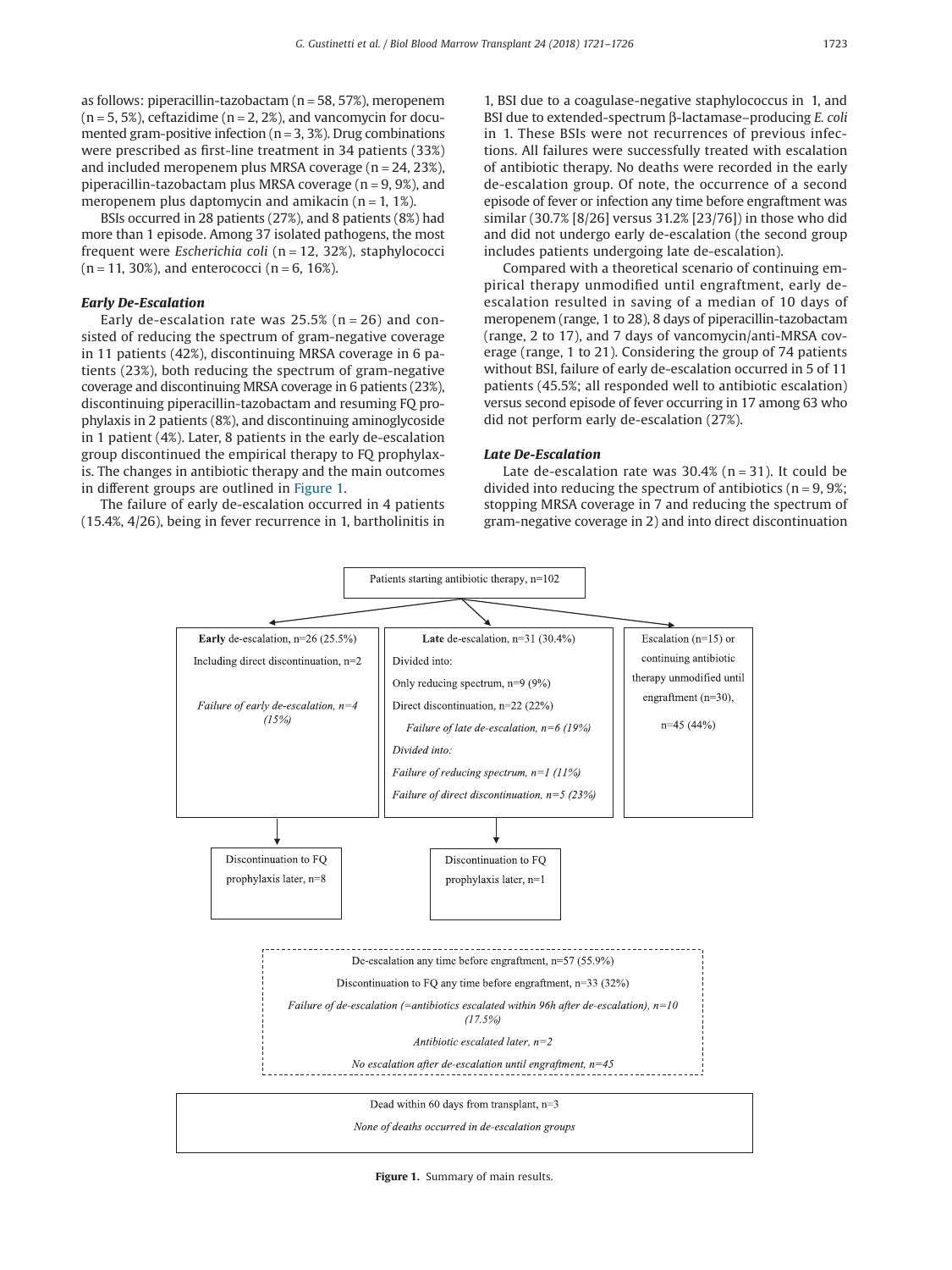to FO prophylaxis ( $n = 22, 22\%$ ) after a median of 10 days of antibiotic therapy (range, 4 to 22).

The failure of late de-escalation was registered in 6 of 31 patients (19%). It occurred after reducing the spectrum in 1 patient who developed subsequently a BSI due to *Pseudomonas putida* (11%, 1/9) and after direct discontinuation to FQs in 5 patients (23%,  $5/22$ ; fever recurrence n = 4, BSI due to *Enterococcus faecium*, n = 1). Additionally, 1 patient experienced a BSI due to coagulase-negative staphylococcus and restarted vancomycin 6 days after de-escalation while still on treatment with meropenem for *P. aeruginosa* sepsis, and another patient restarted meropenem and vancomycin 14 days after the discontinuation to FQs. Considering the group of 74 patients without BSI, failure of late de-escalation occurred in 2 of 27 patients (7%) versus subsequent episode of fever occurring in 10 among 36 who did not perform de-escalation (28%).

## *De-Escalation Any Time before Engraftment and Outcome*

Overall de-escalation rate (early and late) was 55.9%  $(n = 57)$  and was performed according to the results of a positive blood culture in 19 patients (33%) and without any isolated bacteria in 38 cases (67%). All BSIs occurring as failures were new episodes and not recurrences of previous infections. Failures of early or late de-escalation occurred in 10 patients (17.5%), with no cases of septic shock or death, and were successfully treated with antibiotics. Additionally, 2 patients modified antibiotic therapy more than 96 hours after late de-escalation (as reported above), whereas the

remaining 45 patients (79%) did not have further infection episodes and did not modify the antibiotic therapy. Among those in whom discontinuation was performed, FQs prophylaxis was resumed for a median of 3 days (range, 1 to 17).

Nonengraftment occurred in 3 patients from the early deescalation group and in 3 among those who never deescalated. Death at 60 days after HSCT occurred only in 3 patients in whom de-escalation was never performed.

## *Predictors of De-Escalation*

In univariate analyses early de-escalation was more frequent in patients with acute myeloid disease  $(P=.006)$ , in those having ≥2 febrile episodes (*P* = .01), and in those having a BSI (*P* = .001), whereas de-escalation anytime was more frequent only in patients with acute myeloid disease  $(P = .007)$ . The multivariate analyses confirmed that factors associated with early de-escalation were acute myeloid disease (*P* = .019) and presence of BSI ( $P < .0001$ ), whereas acute myeloid disease was the only factor associated with de-escalation any time (*P* = .019) (Table 2).

## **DISCUSSION**

This retrospective study showed that de-escalation and discontinuation of antibiotic treatment are feasible in the preengraftment phase of allogeneic HSCT, with failures responding well to restarting antibiotic therapy and similar rates of fever relapses or mortality compared with the non– de-escalation group. Early de-escalation was performed in one-fourth of patients. To the best of our knowledge, no data

## **Table 2**

Factors Associated with De-Escalation at 96-Hour or De-Escalation at Any Time Before Engraftment in Univariate and Multivariate Analysis

|                                  | De-Escalation 96 Hours<br>$(n = 26/102 [25.5\%])$ | $\overline{P}$   | De-Escalation Any Time<br><b>Before Engraftment</b><br>$(n = 57/102 [55.9%])$ | $\boldsymbol{P}$ |
|----------------------------------|---------------------------------------------------|------------------|-------------------------------------------------------------------------------|------------------|
| Univariate analysis              |                                                   |                  |                                                                               |                  |
| Age, yr (median 48 yr) (range)   | $49(25-60)$                                       | .594             | $49(21-69)$                                                                   | .492             |
| Sex, $n$ $(\%)$                  |                                                   | .799             |                                                                               | .658             |
| Male                             | 15(24.6)                                          |                  | 33 (54.1)                                                                     |                  |
| Female                           | 11(26.8)                                          |                  | 24(58.5)                                                                      |                  |
| Diagnosis, n (%)                 |                                                   | .006             |                                                                               | .007             |
| Acute myeloid disease            | 18(38.3)                                          |                  | 33(70.2)                                                                      |                  |
| Others                           | 8(14.5)                                           |                  | 24(43.6)                                                                      |                  |
| Disease status at HSCT, n (%)    |                                                   | .12              |                                                                               | $.6\,$           |
| In remission                     | 13(20.3)                                          |                  | 37(57.8)                                                                      |                  |
| Active                           | 13(34.2)                                          |                  | 20(52.6)                                                                      |                  |
| Donor type, n (%)                |                                                   | .67              |                                                                               | .59              |
| Matched related                  | 5(27.8)                                           |                  | 12(66.7)                                                                      |                  |
| MUD/MMR                          | 2(15.4)                                           |                  | 7(53.8)                                                                       |                  |
| Haploidentical                   | 19(26.8)                                          |                  | 38(53.5)                                                                      |                  |
| Conditioning, n (%)              |                                                   | .21              |                                                                               | .39              |
| Myeloablative                    | 11(20.4)                                          |                  | 28(51.8)                                                                      |                  |
| Reduced intensity                | 15(31.3)                                          |                  | 29(60.4)                                                                      |                  |
| Neutropenia duration, days       | $17(11-43)$                                       | .456             | $17(11-43)$                                                                   | .096             |
| (median 17 days) (range)         |                                                   |                  |                                                                               |                  |
| Fever episodes, n (%)            |                                                   | .01              |                                                                               | .39              |
| ${\leq}1$                        | 10(16.4)                                          |                  | 32(52.5)                                                                      |                  |
| $\geq$ 2                         | 16(39.0)                                          |                  | 25(61.0)                                                                      |                  |
| BSIs, $n$ $(\%)$                 |                                                   | .001             |                                                                               | .134             |
| Yes                              | 15(53.6)                                          |                  | 19(67.9)                                                                      |                  |
| No                               | 11(14.9)                                          |                  | 38 (46.3)                                                                     |                  |
|                                  | Odds Ratio (95% CI)                               | $\boldsymbol{P}$ | Odds Ratio (95% CI)                                                           | $\boldsymbol{P}$ |
| Multivariate analysis            |                                                   |                  |                                                                               |                  |
| Diagnosis                        |                                                   |                  |                                                                               |                  |
| Acute myeloid disease            | 1.00                                              | .019             | 1.00                                                                          | .008             |
| Others                           | .291 (.105-.817)                                  |                  | .328 (.144-.747)                                                              |                  |
| <b>BSIs</b>                      |                                                   |                  |                                                                               |                  |
| No                               | 1.00                                              | < .0001          |                                                                               |                  |
| Yes                              | 6.291 (2.270-17.434)                              |                  |                                                                               |                  |
| $\cdot$ $\cdot$<br>$\sim$ $\sim$ |                                                   |                  |                                                                               |                  |

CI indicates confidence interval.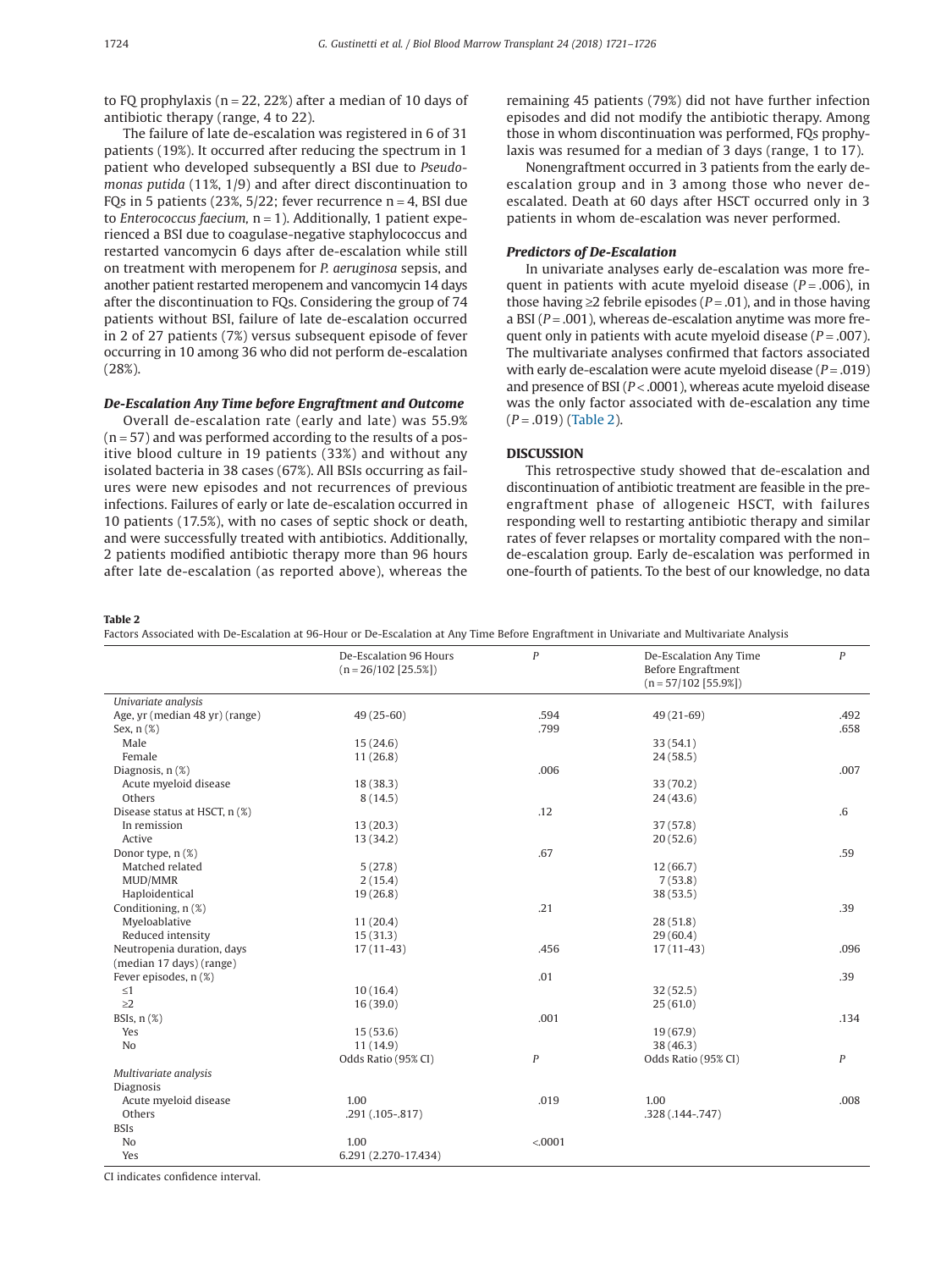are available for comparison of such an early de-escalation, except for a study of septic cancer patients that showed a deescalation rate of 58% within 5 days from ICU admission. However, only 21% of these patients were neutropenic on the first day of treatment, and, more importantly, the median number of antibiotics at ICU admission was 3, which made it easier to de-escalate some of them [\[11\].](#page-5-10)

In the era of increasing antimicrobial resistance, the saving of days of antibiotic exposure is extremely important, not only from the global epidemiologic point of view but also from the perspective of the individual patients. In our study, in the 26 patients in whom early de-escalation was performed, a median 10 days of meropenem were saved, which constitutes an important carbapenem-saving approach. Additionally, savings in terms of exposure to glycopeptides and ureidopenicillin were also noted. It is unsurprising that early de-escalation in patients without BSIs might be followed by subsequent new fever episodes (45.5% in our cohort of patients with a median of 17 days of neutropenia), also because patients with BSIs continue at least 1 antibiotic for 10 days. However, all of them responded to antibiotic escalation, no BSI-related death occurred, and the possibility of reusing firstline antibiotic therapy was preserved.

The overall pre-engraftment de-escalation rate in our study was 55.9%, which represents the highest percentage so far demonstrated in a cohort of exclusively neutropenic patients. Among the studies with similar populations, the maximum de-escalation rate was 44%, reported by Mokart et al. [\[12\]](#page-5-11) in septic neutropenic patients in ICU. However, the main differences, which limit the comparison with our cohort, are the limited number of patients  $(30\%, n = 30)$  who were still neutropenic at the de-escalation of empirical treatment and the fact that the definition of de-escalation included also antifungal and antiviral drugs [\[12\].](#page-5-11)

Despite a different setting, we demonstrated an overall deescalation rate that is consistent with that known for nonneutropenic patients in 14 studies from ICUs (34% to 62%) [\[10\].](#page-5-3) Even though patients in the ICU might be more frequently hemodynamically unstable, neutropenic allogeneic HSCT recipients are at particularly high risk of rapid clinical deterioration and death in case of inadequate empirical treatment [\[24,25\].](#page-5-12)

None of the aforementioned studies on de-escalation conducted in neutropenic patients was a randomized control trial (RCT); thus, these results, which report similar mortality with de-escalation approach, should be carefully interpreted as underlined by a recent meta-analysis [\[26\].](#page-5-13) On the other hand, it is extremely challenging to apply randomization criteria to de-escalation strategy, because clinician judgment is a key factor in selecting patients who might benefit from this approach, and no objective algorithm has been validated. This intrinsic bias of evaluating mortality stems from the fact that less severely ill patients are de-escalated more frequently, as outlined in some studies [\[11,12,27,28\].](#page-5-10)

Feasibility and safety of antibiotic treatment discontinuation in neutropenic patients, which is mildly endorsed by 2010 Infectious Diseases Society of America guidelines [\[22\]](#page-5-14) and recommended by Fourth European Conference on Infection in Leukemia [\[5\],](#page-5-1) was an object of a recent RCT performed in neutropenic patients [\[9\].](#page-5-4) It provided an excellent demonstration that empirical antibiotic therapy discontinued after 72 hours of apyrexia and clinical recovery is safe and able to reduce unnecessary exposure to antimicrobials [\[9\].](#page-5-4) Although our approach did not standardize the time of discontinuation, it was performed in 32% of

patients, and none of patients who failed discontinuation and needed to restart antibiotic therapy developed septic shock or died. On the contrary, Micol et al. [\[16\]](#page-5-15) prematurely interrupted their study in neutropenic patients with acute myeloid leukemia and fever of unknown origin because 3 of 7 patients demonstrated fever relapse within 3 days from antibiotic discontinuation and 1 developed septic shock. However, these results are in contrast with a retrospective study in neutropenic patients and our experience, in which 19% and 17.5% of patients needed subsequent escalation of antibiotics but no case of severe infection (severe sepsis or shock) or death occurred [\[13\].](#page-5-16) More importantly, the recent RCT on discontinuation also found no differences in the number of days with fever, severe adverse event, or death noted between the 2 study arms [\[9\].](#page-5-4)

In our cohort the most important predictor of early deescalation was the diagnosis of BSI, which can be explained by the fact that the presence of an isolated pathogen gives a clinician a valid support to streamline the empirical treatment. The fact that patients with acute myeloid disease were more likely to undergo de-escalation might be explained by the fact that infectious complications in this population present frequently with clear clinical picture. In these patients more indolent viral or other opportunistic pathogens might be less frequent than in patients with long pretransplant history of chemotherapy and steroid treatment, as for example in lymphoma or myeloma.

The limitations of this study include its retrospective nature and limited number of patients. However, the data on antibiotic administration were collected from clinical charts reporting specifically any changes in antibiotic treatment, and this cohort included the largest number of neutropenic subjects included in a de-escalation study. In addition, an important aim of de-escalation strategy, which is the possibility of inducing less resistance in patients' microbiota and avoiding selection of resistant bacteria already present, could not be assessed, because this requires long-term observation periods. Finally, objective criteria in whom de-escalation could be confidently performed were not established; thus, they may depend on physician's expertise. In conclusion, in a setting of prolonged neutropenia and severe immunosuppression, de-escalation and discontinuation strategies offer the chance to reduce antibiotic exposure during preengraftment neutropenia.

#### **ACKNOWLEDGMENTS**

Preliminary results were presented as an abstract at the 26th European Congress of Clinical Microbiology and Infectious Diseases in Amsterdam, Netherlands, April 9-12, 2016.

*Financial disclosure*: The authors have nothing to disclose. *Conflict of interest statement*: There are no conflicts of interest to report.

#### <span id="page-4-0"></span>**REFERENCES**

- 1. [Vardakas KZ, Rafailidis PI, Konstantelias AA, Falagas ME. Predictors of](http://refhub.elsevier.com/S1083-8791(18)30131-9/sr0010) [mortality in patients with infections due to multi-drug resistant gram](http://refhub.elsevier.com/S1083-8791(18)30131-9/sr0010) [negative bacteria: the study, the patient, the bug or the drug?](http://refhub.elsevier.com/S1083-8791(18)30131-9/sr0010) *J Infect*. [2013;66:401-414.](http://refhub.elsevier.com/S1083-8791(18)30131-9/sr0010)
- <span id="page-4-1"></span>2. [Trecarichi EM, Pagano L, Candoni A, et al. Current epidemiology and](http://refhub.elsevier.com/S1083-8791(18)30131-9/sr0015) [antimicrobial resistance data for bacterial bloodstream infections in](http://refhub.elsevier.com/S1083-8791(18)30131-9/sr0015) [patients with hematologic malignancies: an Italian multicentre](http://refhub.elsevier.com/S1083-8791(18)30131-9/sr0015) [prospective survey.](http://refhub.elsevier.com/S1083-8791(18)30131-9/sr0015) *Clin Microbiol Infect*. 2015;21:337-343.
- <span id="page-4-2"></span>3. [Wang L, Wang Y, Fan X, Tang W, Hu J. Prevalence of resistant gram](http://refhub.elsevier.com/S1083-8791(18)30131-9/sr0020)[negative bacilli in bloodstream infection in febrile neutropenia patients](http://refhub.elsevier.com/S1083-8791(18)30131-9/sr0020) [undergoing hematopoietic stem cell transplantation: A single center](http://refhub.elsevier.com/S1083-8791(18)30131-9/sr0020) [retrospective cohort study.](http://refhub.elsevier.com/S1083-8791(18)30131-9/sr0020) *Medicine (Baltimore)*. 2015;94:e1931.